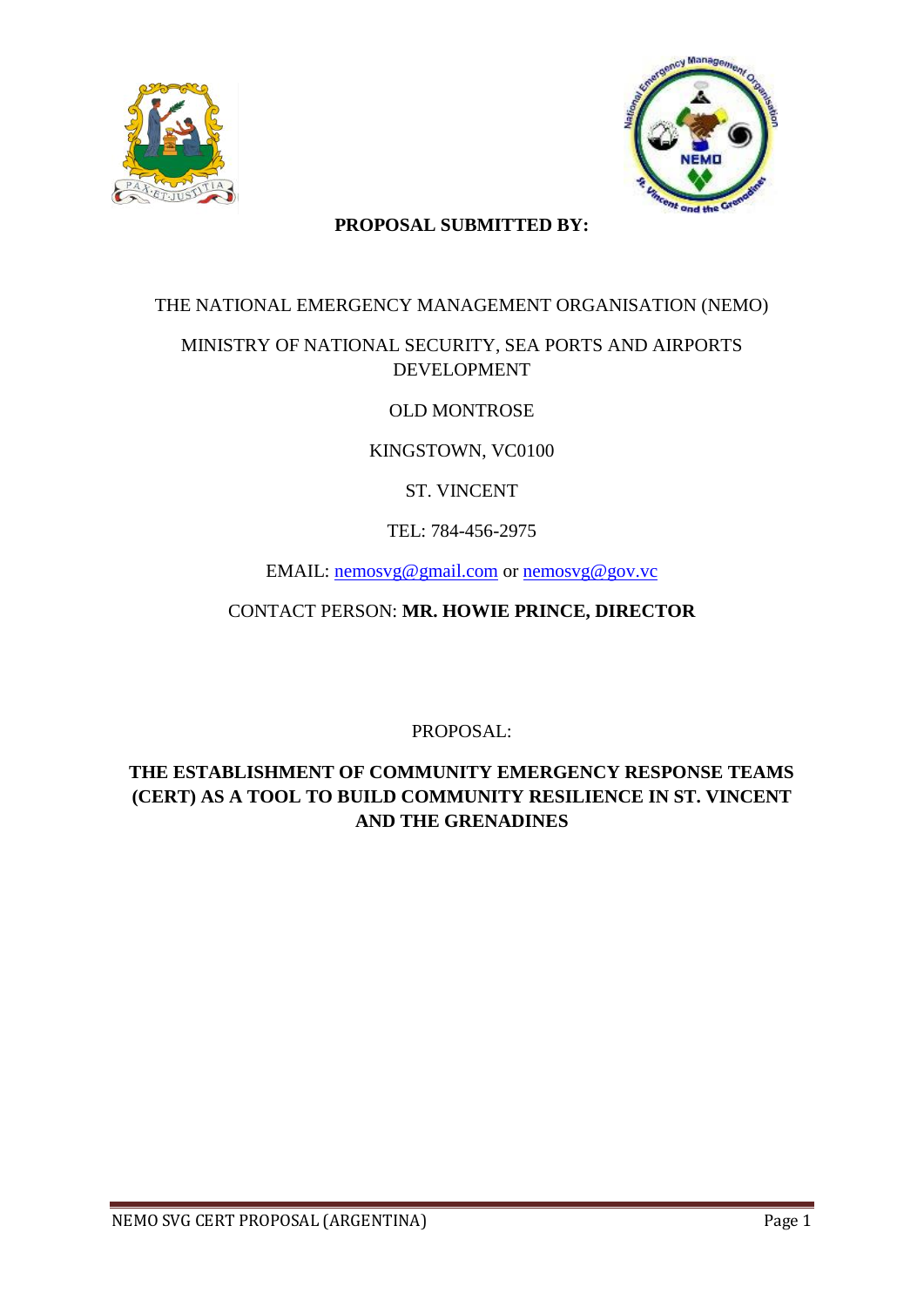



#### **Executive Summary**

The National Emergency Management Organisation (NEMO) submits a proposal for the continued establishment of Community Emergency Response Teams (CERT) throughout St. Vincent and the Grenadines. CERT is a tool for mobilising communities and building their resilience to hazards and disasters. The CERT then becomes a component of the district disaster committees under the National Response Mechanism.

The proposal submitted aims to train at least five (5) CERT teams in any one given programme at a cost of US\$29,785. The communities of Vermont, Spring Village, Dickson and Mespo will be addressed in this first phase of this current proposal.

We will also use the same project proposal and concept for support of additional training where we can form teams in communities of Bequia, Union Island, Canouan and South Rivers.

#### **1. Background**

St. Vincent and the Grenadines (SVG) is a small island developing state in the Eastern Caribbean. It comprises of a main island, St. Vincent, and a chain of 32 islands and cays, the Grenadines, of which seven are inhabited - Bequia, Mustique, Canouan, Mayreau, Union Island, Palm Island and Petit St. Vincent.

Saint Vincent and the Grenadines, like most other countries in the Eastern Caribbean, is vulnerable to numerous hazards, both natural and anthropogenic. These include hurricanes and other tropical systems, droughts, floods, landslides which are generally triggered by excessive rainfall; geological hazards including volcanic eruptions, earthquakes and tsunamis; human-induced disasters such as socio-economic, technological-industrial, human; and biological epidemics, conflict, accidents and climate change.

Since 1900, the country has been hit by eight named storms, the strongest being Hurricane Allen (Category 4), which passed between Saint Lucia and Saint Vincent in 1980. Hurricane Hazel, a Category 1 storm passed some 38 km south of Saint Vincent in 1954. The islands were also severely affected by storm surges from Hurricane Lenny in 1999, a Category 4 system. Hurricane Tomas in 2010 left a trail of destruction in Saint Vincent, particularly in the agricultural sector and across the remote northern parts of the island. Damage and losses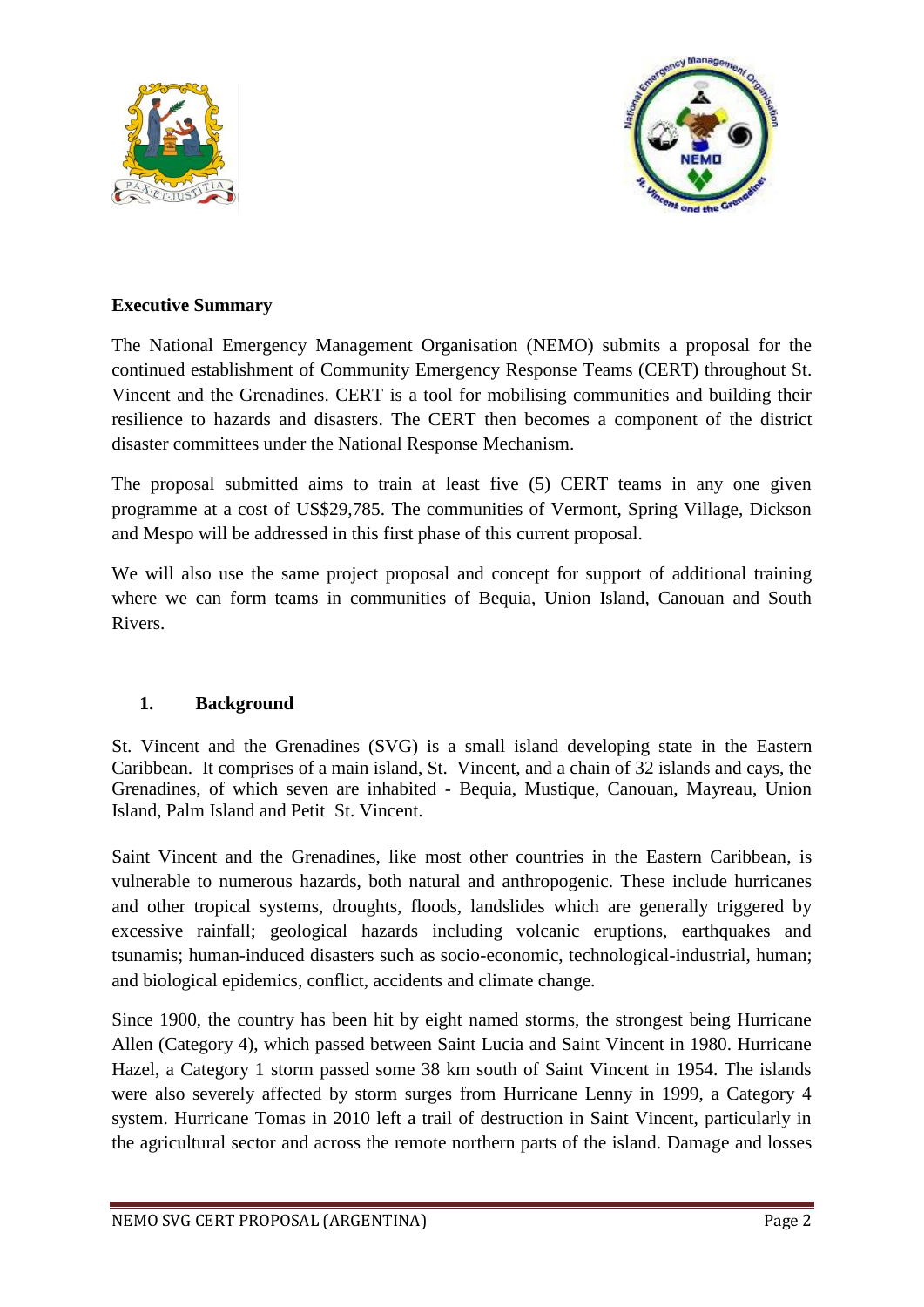



from Tomas exceeded EC\$120 million. In April 2011, severe flash floods occurred in the same areas impacted by Tomas causing millions more in damage.

More recently, heavy rains associated with a trough system caused severe flash flooding and landslides in the north, north-eastern, north-western, western and south-western areas of Saint Vincent. Nine persons lost their lives and three are still unaccounted for. Close to 11,000 persons were affected by the rains and subsequent flooding. Numerous homes and some public buildings were damaged and critical infrastructure, including bridges and roadways, were severely damaged as a result of the rains and resulting flash flooding. A National Level 2 Disaster was declared as a result of the event. Damage and losses from the event is estimated to be over  $EC$330$  million;<sup>1</sup> and according to EM-DAT in the past decade, damage from major natural disasters in SVG were approximately US\$41 million, which was more than the accumulative sum of damages from 1961 –2000.

These hazards have significant negative impacts to the country's economic and fiscal stability causing recurrent damage to national infrastructure and affecting human welfare. Studies show that natural hazards are being exacerbated by the adverse impacts of climate change, which are putting increased stress on national infrastructure and livelihoods.

In recognition of the potential catastrophic impacts of the increased intensity and frequency of meteorological hazards, and the fact that communities have been isolated for several days following the recent hazard impacts, efforts are being made to build community resilience to support early response and coordination at the community level, and most importantly to build community resilience. In 2011 the National Emergency Management Organisation (NEMO) commenced training for Community Emergency Response Teams (CERT) for seven (7) communities throughout St. Vincent and the Grenadines, this approach is a useful tool for communities to be engaged, to be equipped and ready to manage and response to emergencies within their communities. The CERT programme has since been one of the approach and tools that NEMO has embraced to mobilised communities and build community resilience, these CERTs then become part of the national response mechanism and a decentralized hub for coordination of response and relief activities before, during and after national level emergencies/disasters.

#### **2. The National Emergency Management Organisation (NEMO)**

The National Emergency Management Organisation (NEMO) was established as a government department in the Ministry of National Security in May, 2002. NEMO is a coordinating agency and coordinates the response to any emergency or disaster in St. Vincent

 $\overline{a}$ <sup>1</sup> Rapid Damage and Loss Assessment (DaLA) December 24-25, 2013 Floods: A report by the Government of Saint Vincent and the Grenadines, January 16, 2014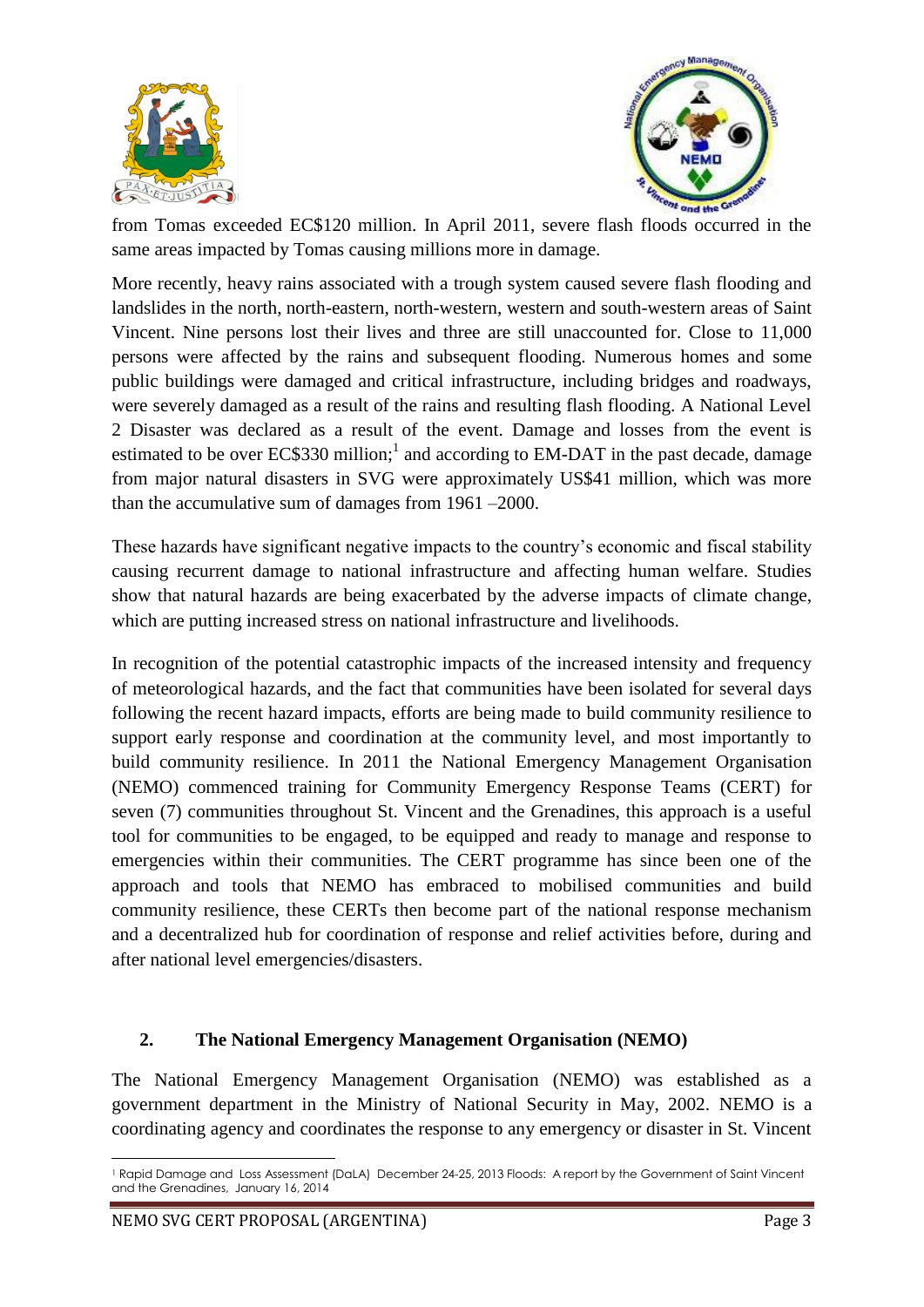



and the Grenadines. The goal of NEMO is to: improve the capacity of the population of St. Vincent and the Grenadines to prepare for, respond to and recover from disasters and to protect the economic development plans of the government, and to enhance the development process. NEMO has long embraced the Comprehensive Disaster Management (CDM) approach to disaster risk reduction, which encompasses an all hazards approach by all (Public sector, private sector, individuals, and communities).

Some of the activities of the organisation are as follows:

- Emergency Operations Management
- Training in several aspects of disaster risk management (training in disaster planning for public and private sector, and communities)
- Implementation of disaster risk management projects
- Partnership with key regional and international agencies such as UNDP, USAID and **OFDA**
- Public Education and Awareness Programmes for all hazards
- School Safety and school outreach programmes

#### *NEMO's Mission*

To implement and sustain a holistic Disaster Risk Reduction Programme for the country based on the Comprehensive Disaster Management Strategy (CDM) cognisant of the implications of climate change and the need for adaptation.

## *NEMO's Vision*

A comprehensive, tested and practical Disaster Risk Management Plan for every household, building, institution, and/or organisation in St.Vincent and the Grenadines.

## **3. The Project**

The Community Emergency Response Team (CERT) program provides an opportunity for communities to become more self-reliant during disasters that may affect them. The CERT Program enables the development of multifunctional response teams whose members can give critical support to first responders, and provide immediate assistance to victims. The Community Emergency Response Team (CERT) program is an; all-risk, all-hazard training. This valuable course is designed to help individuals protect themselves, their family, neighbours and neighbour-hood in emergency situations.

## *3.1 Project Background*

The Community Emergency Team (CERT) Programme was started by the Los Angeles (USA) fire Department. Persons from various walks of life prepare to work as team members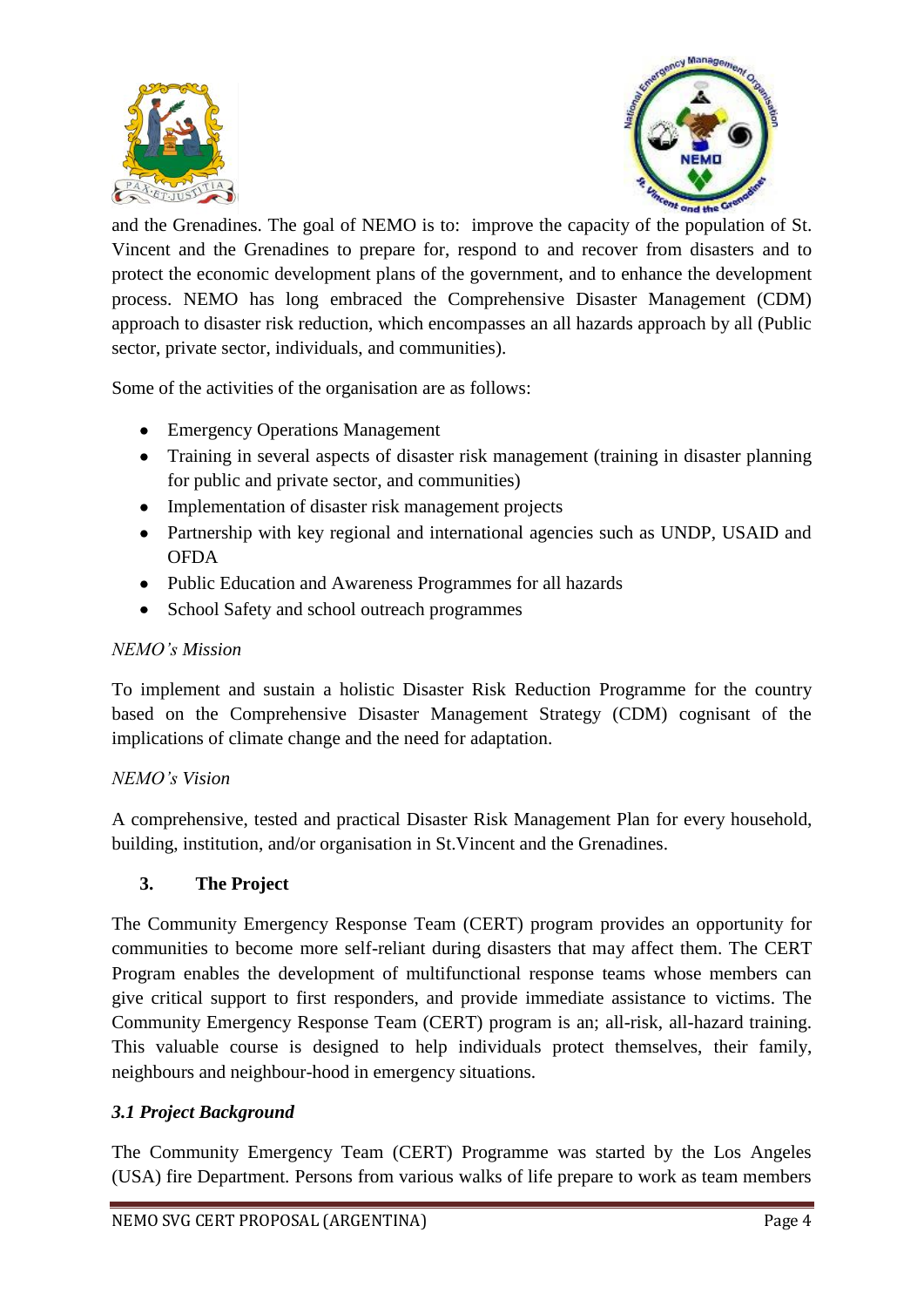



and perform as individual leaders by directing untrained volunteers in the initial phase of an emergency. CERT members can also assist with non-emergency projects that help improve the safety of the community. CERT is a positive and realistic approach to emergency and disaster situations where citizens may initially be on their own and their actions can make a difference.

The Community Emergency Response Team (CERT) Program educates people about disaster preparedness for hazards that may impact their community and trains them in basic disaster response skills, such as fire safety, light search and rescue, team organisation, and disaster medical operations, In addition, members also receive training in Introduction to Disaster Management, Mass Care, Damage Assessment and Shelters and Shelter Operations.

Participants will be selected by the community and should be physically and medically fit and able to operate in both classroom and field environments. The CERT training will build on their individual strengths by incorporating team-work, problem solving and selected emergency management activities. CER participants are required to participate in a number of strenuous physical outdoor activities. The primary target audience is community leaders and volunteers and volunteers who have demonstrated the ability to lead and work in teams.

The geology and landscape of St. Vincent and the Grenadines may result in any given community becoming isolated following the impact of a disaster. Therefore this training proposal seeks to train two CERT teams per community; a CERT team comprises of at least six (6) persons. The following communities have been identified as priority:

- a. Vermont/Buccamment
- b. Spring Village (Leeward)
- c. Dickson (Georgetown)
- d. South Rivers
- e. Bequia
- f. Union Island
- g. Mesopotamia
- h. Canouan

Each CERT training caters for five teams. The cost per training is approximately US\$30,000. We therefore submit two projects to train the communities as follows:

Project 1: US\$29,785 for CERT Programme for Vermont Spring Village, Mespo and Dickson

Project 2: US\$29,785 for CERT Programme for Bequia, Union Island, Canouan and South Rivers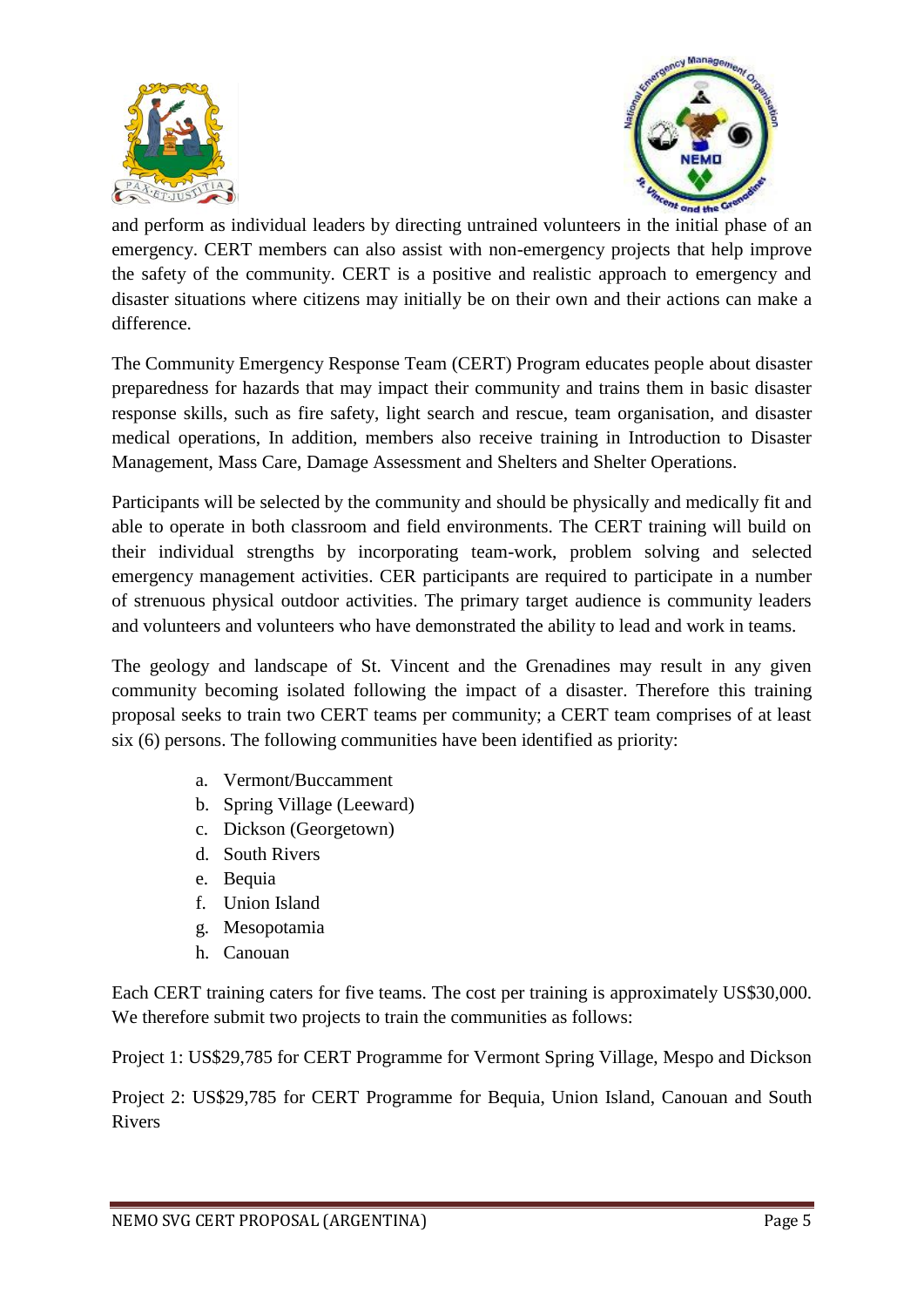



## *3.2 Implementation Plan*

Establishing CERT teams require three main components being undertaken: the purchasing of CERT individual kits, the purchase of at least one team kit per community, and the training of the CERT teams using classroom and practical exercises.

## *3.2.1 Composition of Individual Kits:*

Large Olive Green Backpack Reflector Liberty Hard Hat - Lime - CERT Printed Safety Vest - Adjustable - Class II CERT Premium Double Palm Leather Glove – Large Pair Clear Safety Goggles Respirator/Dust Mask Folded/Wrapped SM Shock Res Flashlight (3AAA) – 120 each Skinned - On Duty - Gas and Water Shut Off Tool CERT Metal Whistle on Key Chain Duct Tape Silver (10 Yds.) Marking/Lumber Crayon Red – 2 Each Large Disposable Nitrile Gloves (Pairs) Emergency Survival Blanket - 84'' x 52'' Emergency Poncho - One Size Sprain and Limb Injury Kit – two each Wound Treatment Kit 10" Crescent Wrench Light Stick - Green 12 Hour Multi Use Pocket Tool Spine Board with Pins and Straps

## *3.2.2 Composition of CERT Team Kit*

Lightweight Backboard with Pins – 25 each Backboard Straps – 5 each 100 Foot 1/2" Rope - 30 Professional Grade Carabiner – 10 each LARGE FIRST AID KIT- 2 100 Foot 1/2" Rope

## *3.3 Training Objectives and Course Outline*

The focus of the training will be on developing CERT members who are competent in leading and/or supporting the CERT Program in their communities. Specifically the training will: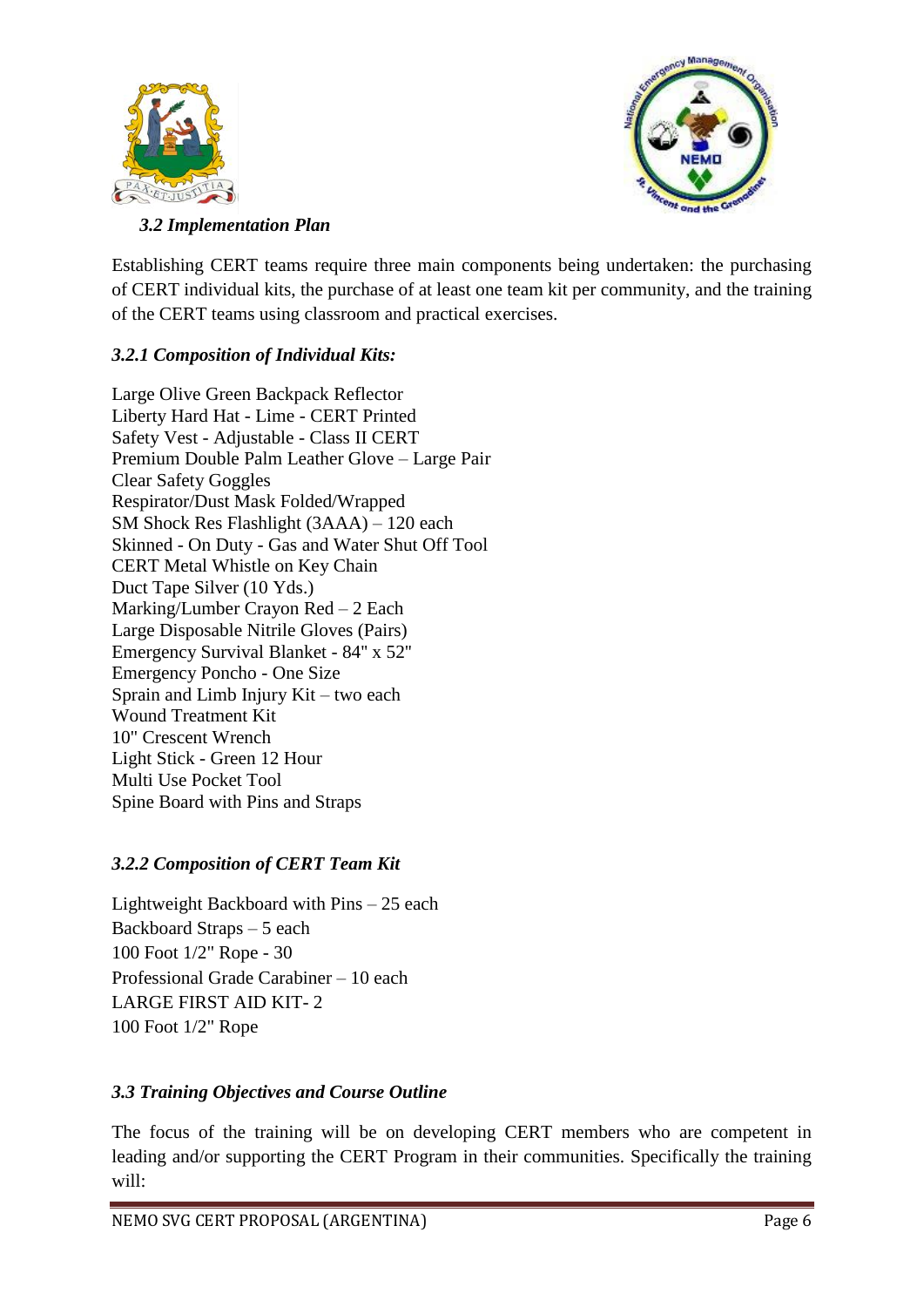



3.3.1 Orient participants to community emergency response and disaster management theories.

- 3.3.2 Provide participants with a refresher or overview in Basic First Aid and CPR.
- 3.3.3 Practice participants in light search and rescue.
- 3.3.4 Practice participants in fire safety and fire suppression.
- 3.3.5 Expose participants to problem solving, briefing technique and team work.

3.3.6 Test the extent to which the participants grasped the theories and concepts taught over the duration of the workshop through a table top and field exercise.

#### **3.4 Outline of Training**

## COMMUNITY EMERGENCY RESPONSE TEAM TRAINING PROGRAMME – DAY ONE

| <b>SER</b> | <b>TIME</b>         | <b>LOCATION</b>      | <b>ACTIVITY</b>                                                                                                       | <b>LOGISTICS</b>                              | <b>REMARKS</b>                                                                                      |
|------------|---------------------|----------------------|-----------------------------------------------------------------------------------------------------------------------|-----------------------------------------------|-----------------------------------------------------------------------------------------------------|
| 1.         | $8:30 - 9:00$ a.m.  | <b>Training Room</b> | <b>Opening Ceremony</b>                                                                                               | 1. National Flag<br>2. Anthem<br>3. PA System | 1. NEMO to arrange media<br>coverage and Press<br>Release                                           |
| 2.         | $9:00 - 9:30$ a.m.  | <b>Training Room</b> | Introduction to Participants, Facilitators<br>and Trainers                                                            | 1. Projector<br>2.PA System<br>3. Flip Chart  | 1. Ice Breaker<br>2. Personal details<br>3. Expectations                                            |
| 3.         | $9:30 - 9:45$ a.m.  | <b>Training Room</b> | Course ADMIN                                                                                                          | Projector                                     | 1. Administrative Instructions                                                                      |
| 4.         | $9:45 - 10:00$ a.m. |                      |                                                                                                                       |                                               |                                                                                                     |
| 5.         | 10:00-10:45<br>a.m. | <b>Training Room</b> | Unit 1(a): CERT roles, responsibilities &<br>functions in Disaster Management                                         | Projector                                     | Power point Presentation to<br>discuss the general functions<br>of CERTs and<br>background/history. |
| 6.         | 10:45-11:45<br>a.m. | <b>Training Room</b> | Unit 1(b): Disaster Management-Disaster<br>Scenarios, Perception & responses                                          | Projector                                     | Presentation on the types of<br>hazards/terminologies in DM                                         |
| 7.         | 11:45-12:30 p.m.    | <b>Training Room</b> | Unit 1(d): CERT support to Disaster<br>Response-Shelter Management, Incident<br>Command System, SAR, Evacuation, etc. | Projector                                     | Identify the specific roles for<br>the CERTs in key DM<br>Operations                                |
| 8.         | 12:30-1:30 p.m.     |                      |                                                                                                                       |                                               |                                                                                                     |
| 9.         | 1:30-2:30 p.m.      | <b>Training Room</b> | Unit 1 (c): Disaster Preparedness &<br>Planning - National, Community, Family<br>Plans                                | Projector                                     | Power point Presentation on<br>the National Disaster Plan for<br>Dominica                           |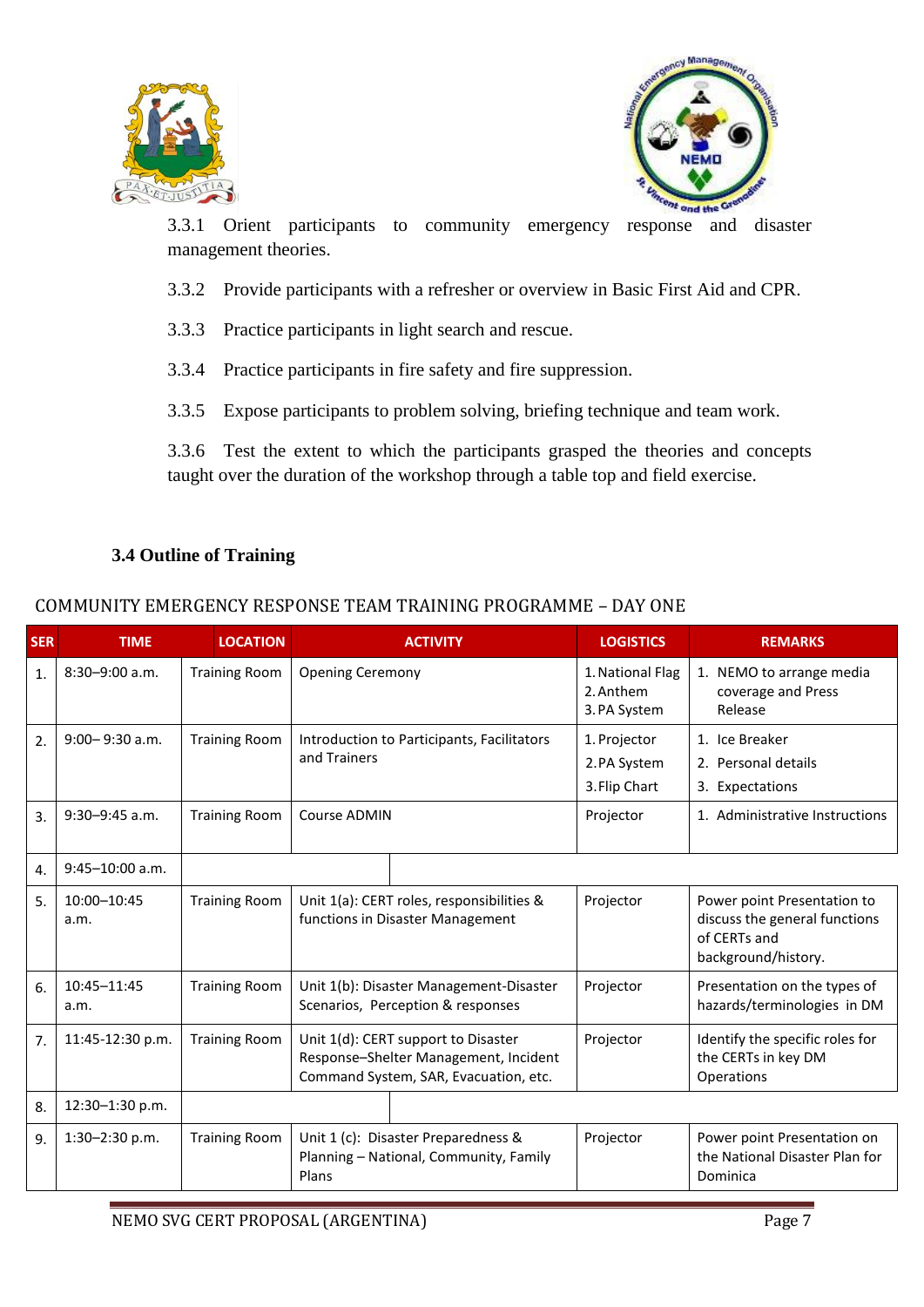



|      |                    |                      |                                                                |  | ond the Green                        |                                                                       |  |
|------|--------------------|----------------------|----------------------------------------------------------------|--|--------------------------------------|-----------------------------------------------------------------------|--|
| 10.1 | $2:30 - 3:15$ p.m. | <b>Training Room</b> | General discussion on Leadership and<br>Team Building/Teamwork |  | Projector                            | Short presentation followed<br>by discussion                          |  |
| 11.  | $3:15 - 3:30$ p.m. | Liquid Break         |                                                                |  |                                      |                                                                       |  |
| 12.  | $3:30 - 4:00$ p.m. | Outside Area         | Practical Leadership and Leaderless<br>Problems                |  | Stretcher,<br>planks, rope           | $1 - 2$<br>with<br>stands<br>simple<br>problem                        |  |
| 13.  | $4:00-5:30$ p.m.   | <b>TBC</b>           | <b>Team Bonding Exercise</b>                                   |  | Need to<br>identify 10<br>objectives | Each team given 2 practical<br>tasks to complete within 90<br>minutes |  |
| 14.  |                    |                      |                                                                |  |                                      |                                                                       |  |

## COMMUNITY EMERGENCY RESPONSE TEAM TRAINING PROGRAMME - DAY TWO

| <b>SER</b> | <b>TIME</b>                 | <b>LOCATION</b>      | <b>ACTIVITY</b>                                                                                                    | <b>LOGISTICS</b>                                   | <b>REMARKS</b>                                                                              |
|------------|-----------------------------|----------------------|--------------------------------------------------------------------------------------------------------------------|----------------------------------------------------|---------------------------------------------------------------------------------------------|
| 15.        | $8:00 - 8:15$ a.m.          | <b>Training Room</b> | Administrative announcements<br>Revision on Day 1 activities                                                       | Projector                                          | Participants need to be<br>seated by 7:55 a.m. (Team<br>Leaders)                            |
| 16.        | $8:15-9:00$ a.m.            | <b>Training Room</b> | Unit 2 (a): Fire Safety and Utility Control                                                                        | Projector                                          | To include a film on domestic<br>fires                                                      |
| 17.        | $9:00 - 9:45$ a.m.          | <b>Training Room</b> | Unit 2 (b): Fire Fighting Resources and<br>Procedures to be used by CERTs                                          | 1. Projector<br>2. Extinguishers                   | To include the use of<br>protective gears & evacuation<br>procedures                        |
| 18.        | $9:45 - 10:15$ a.m.         | Outside Area         | Unit 2 (c): Fire Response Drill                                                                                    | 1. Extinguishers<br>2. Fire starter                | Practical session on fire<br>extinguishers & putting out<br>small fires                     |
| 19.        | $10:15 - 10:30$ am          |                      |                                                                                                                    |                                                    |                                                                                             |
| 20.        | $10:30-11:30$ a.m.          | <b>Training Room</b> | Unit 3(a) Disaster Medical Operations -<br>Triage & treating life threatening conditions                           | 1. Projector<br>2. First Aid kits<br>3. Stretchers | Dummy in Stretcher will be<br>required for the<br>demonstration in CPR etc.                 |
| 21.        | $11:30$ a.m.-<br>12:30 p.m. | <b>Training Room</b> | Unit 3(b): Functions of Disaster Medical<br>Operations - Public Health considerations<br>& treating other injuries | 1. First Aid kits<br>2. Stretchers                 | Session to include (E-D-I-P-Q)<br>- Explain, Demonstrate,<br>Imitate, Practice & Questions. |
| 22.        | 12:30-1:30 p.m.             |                      |                                                                                                                    |                                                    |                                                                                             |
| 23.        | 1:30-2:30 p.m.              | <b>Training Room</b> | Unit 3(c): Use of Personal safety<br>equipment, contents of the First Aid Kit &<br>other medical equipment         | 3. First Aid kits<br><b>Stretchers</b>             | Session to include (E-D-I-P-Q)<br>- Explain, Demonstrate,<br>Imitate, Practice & Questions. |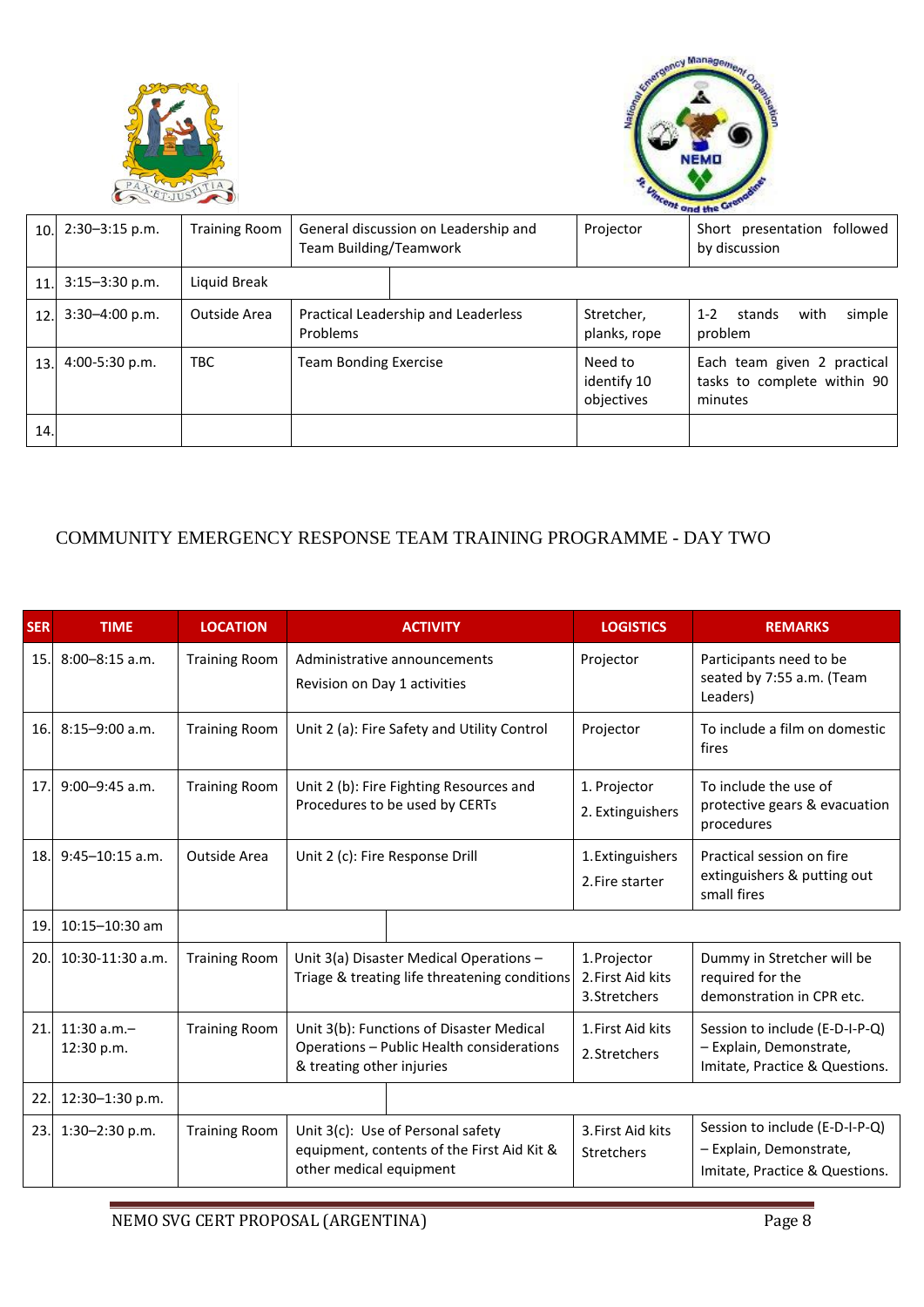|     |                    |                      |                                                                 |                                                                                  | ency Manage                        | cent and the GT                                                                       |
|-----|--------------------|----------------------|-----------------------------------------------------------------|----------------------------------------------------------------------------------|------------------------------------|---------------------------------------------------------------------------------------|
| 24. | $2:30-3:15$ p.m.   | <b>Training Room</b> | overview)                                                       | Unit $4(a)$ : Disaster Response Operations -<br>Incident Command System (general |                                    | Awareness Training on ICS-<br>when it can be used, the 9<br>principles & 8 functions. |
| 25. | $3:15 - 3:30$ p.m. |                      |                                                                 |                                                                                  |                                    |                                                                                       |
| 26. | $3:30-4:45$ p.m.   | Outside Area         | Teams Disaster Medical Exercise - To<br>include a fire incident |                                                                                  | 1. First Aid kits<br>2. Stretchers | Each team given a practical<br>task to complete within 45<br>minutes                  |

## COMMUNITY EMERGENCY RESPONSE TEAM TRAINING PROGRAMME – DAY THREE

| <b>SER</b> | <b>TIME</b>                   | <b>LOCATION</b>         | <b>ACTIVITY</b>                                                                                      |                                                                                                                                                                       | <b>LOGISTICS</b>                                                     | <b>REMARKS</b>                                                                                        |
|------------|-------------------------------|-------------------------|------------------------------------------------------------------------------------------------------|-----------------------------------------------------------------------------------------------------------------------------------------------------------------------|----------------------------------------------------------------------|-------------------------------------------------------------------------------------------------------|
| 27.        | 8:00-8:15 a.m.                | <b>Training</b><br>Room | Administrative announcements<br>Revision on Day 2 activities                                         |                                                                                                                                                                       | Projector                                                            | Participants need to be seated<br>by 7:55 a.m. (Team Leaders)                                         |
| 28.        | $8:15 - 9:00$ a.m.            | Training<br>Room        | Unit 4 (b): Initial Damage Assessment<br>(IDA)                                                       |                                                                                                                                                                       | Projector                                                            | Power Point presentation -<br>Overview of IDA (both for DANA<br>purpose & for SAR)                    |
| 29.        | $9:00 - 9:45$ a.m.            | Training<br>Room        | hazards)                                                                                             | Unit 4 (c): Evacuation $-$ Building,<br>Projector<br>community etc. (Both natural & manmade                                                                           |                                                                      | Evacuation of private and public<br>areas during a threat or after a<br>disaster event.               |
| 30.        | $9:45 - 10:15$ a.m.           | Training<br>Room        | Unit 4 (d): Road Clearance - Conducting<br>operations & use of equipment                             |                                                                                                                                                                       | Projector                                                            | Session to include (E-D-I-P-Q)                                                                        |
| 31.        | $10:15 - 10:30$ a.m.          |                         |                                                                                                      |                                                                                                                                                                       |                                                                      |                                                                                                       |
| 32.        | 10:30-11:30 a.m.              | Training<br>Room        |                                                                                                      | Unit 5(a): Light Level Search & Rescue<br>Operations - Collapse structures, Size Up,<br>conducting interior & exterior search,<br><b>Conducting Rescue Operations</b> |                                                                      | Session to include (E-D-I-P-Q) -<br>Explain, Demonstrate, Imitate,<br><b>Practice &amp; Questions</b> |
| 33.        | $11:30$ a.m. $-12:30$<br>p.m. | Outside<br>Area         | Unit 5 (b): Specific Safety Considerations<br>during SAR Operations -                                |                                                                                                                                                                       | 1. Stretchers<br>2. Personal Safety<br>Equipment                     | Session to include (E-D-I-P-Q) -<br>Explain, Demonstrate, Imitate,<br><b>Practice &amp; Questions</b> |
| 34.        | 12:30-1:30 p.m.               |                         |                                                                                                      |                                                                                                                                                                       |                                                                      |                                                                                                       |
| 35.        | 1:30-2:30 p.m.                | Training<br>Room        | Unit 5 (c): Conducting Rescue Operations -<br>Leveraging, Cribbing, rope ties, lifts and<br>carries. |                                                                                                                                                                       | Projector, Ropes,<br>Harnesses,<br>Rappelling gears<br>Cribbing kits | Session to include (E-D-I-P-Q) -<br>Explain, Demonstrate, Imitate,<br><b>Practice &amp; Questions</b> |
| 36.        | 2:30-3:30 p.m.                | <b>Training</b><br>Room | Unit 5 (d): Area (outdoor) search and<br>rescue - Field Search techniques                            |                                                                                                                                                                       | Projector                                                            | Power Point presentation on<br>Field search techniques                                                |
| 37.        | 3:30-3:45 p.m.                |                         |                                                                                                      |                                                                                                                                                                       |                                                                      |                                                                                                       |
| 38.        | 3:45-5:00 p.m.                | Outside<br>Area         | <b>Teams Search and Rescue Exercise</b>                                                              |                                                                                                                                                                       | 1. First Aid kits<br>2.Stretchers                                    | Each team given a practical<br>task to complete within 1 hr                                           |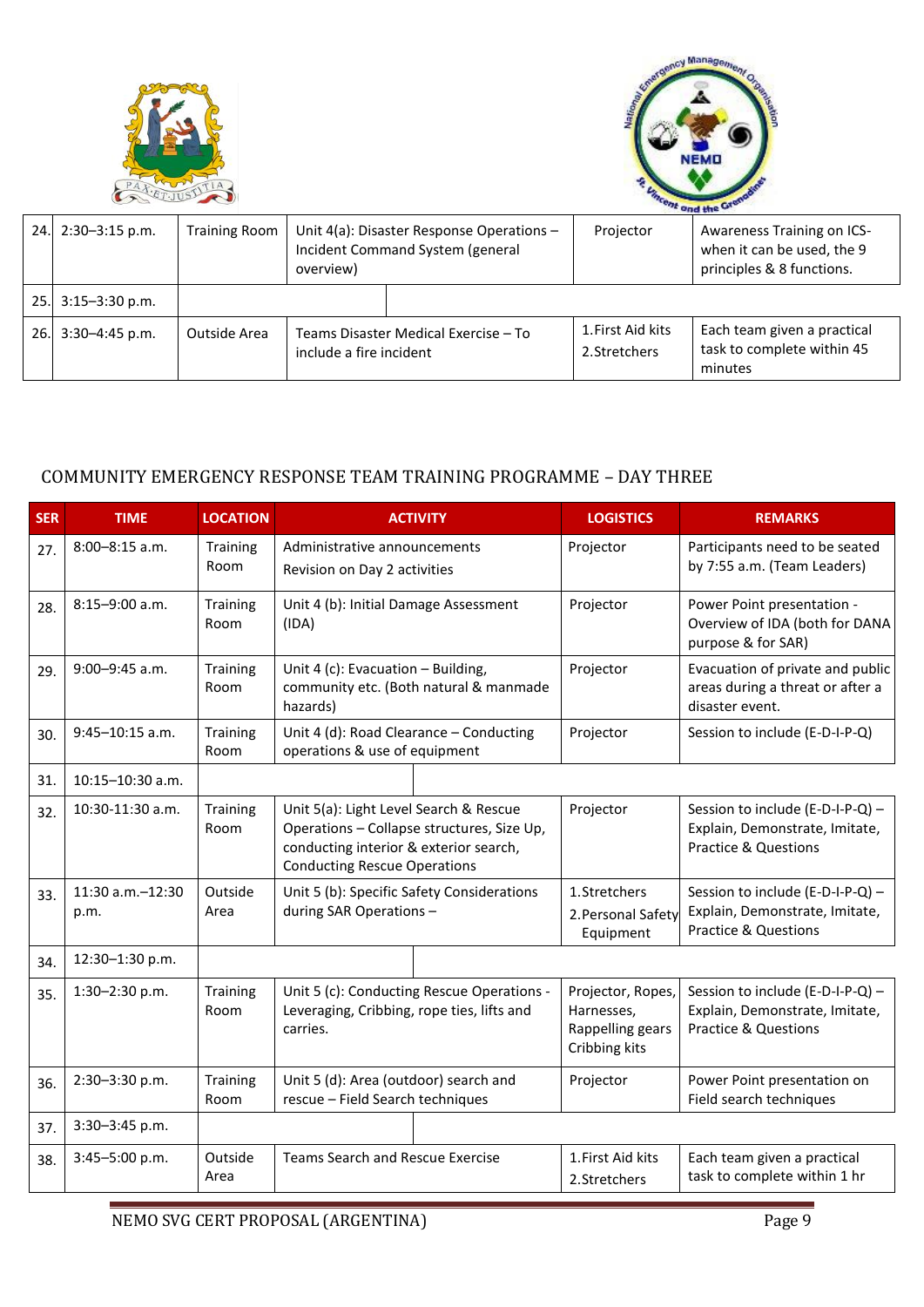



|            |                    |                                    |                                     | ond the Green            |                                                               |  |  |
|------------|--------------------|------------------------------------|-------------------------------------|--------------------------|---------------------------------------------------------------|--|--|
| <b>SER</b> | TIME               | <b>LOCATION</b><br><b>ACTIVITY</b> |                                     | <b>LOGISTICS</b>         | <b>REMARKS</b>                                                |  |  |
| 39         | $5:00 - 5:20$ p.m. | <b>Training</b><br>Room            | Search & Rescue Exercise Debriefing | Exercise<br>Instructions | Each team given a practical<br>task to complete within 45 min |  |  |

#### COMMUNITY EMERGENCY RESPONSE TEAM TRAINING PROGRAMME – DAY FOUR

| <b>SER</b> | <b>TIME</b>              | <b>LOCATION</b>  |                                                                                     | <b>ACTIVITY</b>                                              | <b>LOGISTICS</b>                                | <b>REMARKS</b>                                                                                        |                                                                                           |
|------------|--------------------------|------------------|-------------------------------------------------------------------------------------|--------------------------------------------------------------|-------------------------------------------------|-------------------------------------------------------------------------------------------------------|-------------------------------------------------------------------------------------------|
| 40.        | 8:00-8:15 a.m.           | Training<br>Room |                                                                                     | Administrative announcements<br>Revision on Day 3 activities |                                                 | Participants need to be seated<br>by 7:55 a.m. (Team Leaders)                                         |                                                                                           |
| 41.        | $8:15-9:15$ a.m.         | Training<br>Room | Radio                                                                               | Unit 6 (a): Emergency Communication and                      | 1. Projector<br>2. Radios-VHF/HF<br>3.Sat Phone | Power Point presentation<br>followed by practical period<br>with radios, Sat Phone and<br><b>BGAN</b> |                                                                                           |
| 42.        | $9:15-9:45$ a.m.         | Training<br>Room | Unit 6 (b): Team Dynamics - Command,<br>Projector<br>Coordination and Communication |                                                              |                                                 |                                                                                                       | To include Briefing &<br>Debriefing, Leadership and<br><b>Mission Planning techniques</b> |
| 43         | 9:45-10:30 a.m.          | Training<br>Room | Unit 6 (c): Map Reading and Navigational<br>Aids                                    |                                                              | Projector, Maps,<br>Protractors,<br>Compass     | Secure 5 sets of maps for the<br>selected areas                                                       |                                                                                           |
| 44.        | 10:30-10:45 a.m.         |                  |                                                                                     |                                                              |                                                 |                                                                                                       |                                                                                           |
| 45.        | 10:45 a.m.-12:30<br>p.m. | Outdoor<br>Area  | Unit 6 (c): Map Reading and Navigational<br>Aids                                    |                                                              | Protractor,<br>Maps, Compass                    | Teams to visit 4 locations                                                                            |                                                                                           |
| 46.        | 12:30-1:30 p.m.          |                  |                                                                                     |                                                              |                                                 |                                                                                                       |                                                                                           |
| 47         | 1:30-3:00 p.m.           | Training<br>Room | Unit 6 (d): Orienteering Exercise to be                                             | combined with Radio/Communication Tasks                      | See Exercise<br>Instructions                    | Teams to visit 4 locations                                                                            |                                                                                           |
| 48.        | 3:00-3:15 p.m.           |                  |                                                                                     |                                                              |                                                 |                                                                                                       |                                                                                           |
| 49         | 3:15-3:45 p.m.           | Training<br>Room | Briefing for Night Time Exercise                                                    |                                                              | As required                                     | 5 different scenarios to cover<br>all the lessons taught                                              |                                                                                           |
| 50.        | 3:45-5:00 p.m.           | Outdoor<br>Area  | Problem Solving Exercise                                                            |                                                              | See separate<br>Instructions                    | Five different locations for 10<br>minutes per Team                                                   |                                                                                           |
|            |                          |                  |                                                                                     |                                                              |                                                 | 1 Evaluator & 1 Supervisor per<br>group                                                               |                                                                                           |
| 51.        | $8:00 - 10:00$ p.m.      | Outdoor<br>Area  | <b>Night Time Exercise</b>                                                          |                                                              | See Exercise<br>Instructions                    | Teams to visit 2 locations each<br>using map and compass                                              |                                                                                           |
| 52         | 10:00 p.m.               | Training<br>Room | Night Time Exercise Debrief                                                         |                                                              | Notebook                                        | Individual Team Debrief by<br>Supervisors on return                                                   |                                                                                           |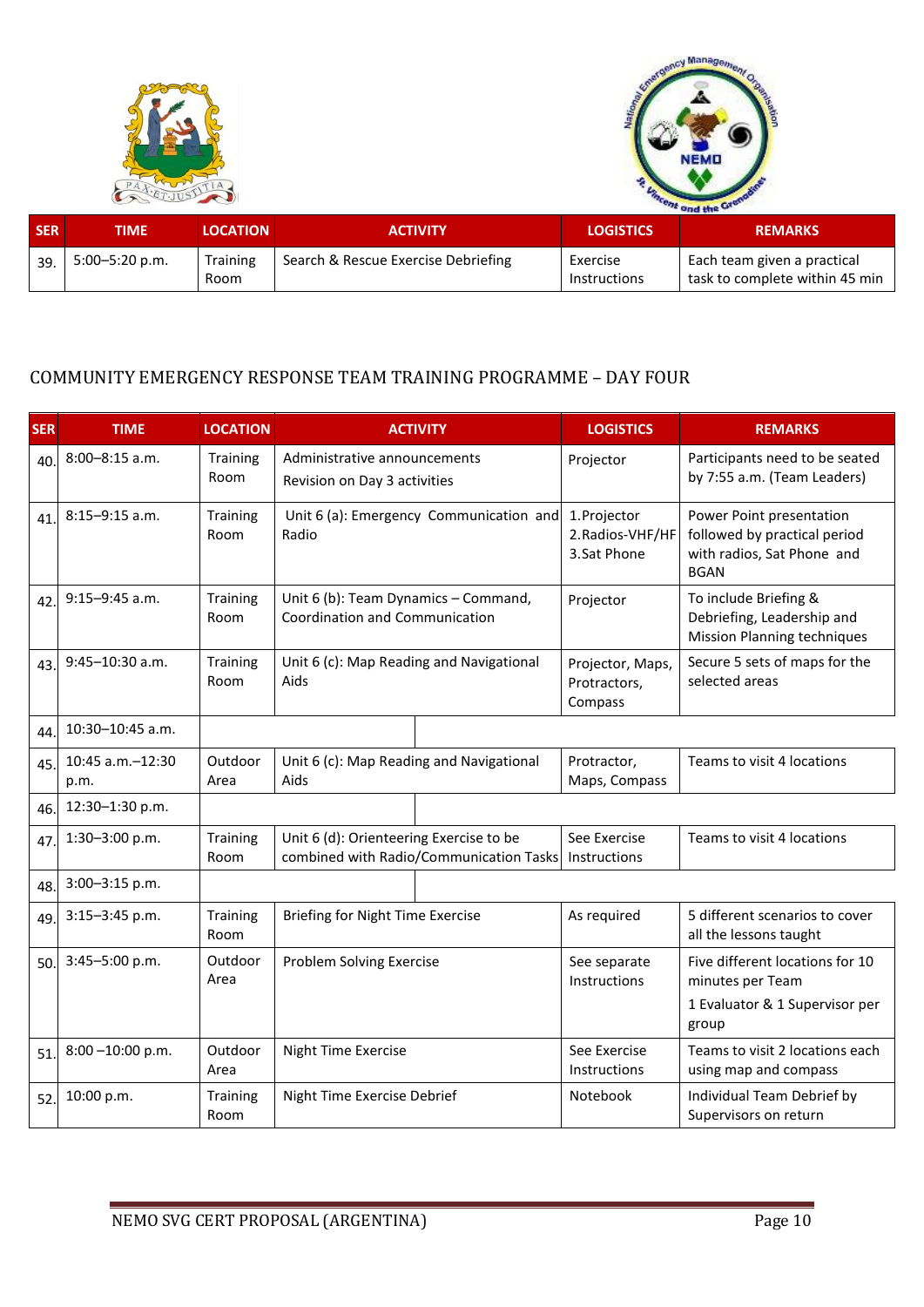



# COMMUNITY EMERGENCY RESPONSE TEAM TRAINING PROGRAMME –DAY FIVE

| <b>SER</b> | <b>TIME</b>                  | <b>LOCATION</b>              |                                                              | <b>ACTIVITY</b>                            | <b>LOGISTICS</b>                                               | <b>REMARKS</b>                                                                                                                |
|------------|------------------------------|------------------------------|--------------------------------------------------------------|--------------------------------------------|----------------------------------------------------------------|-------------------------------------------------------------------------------------------------------------------------------|
| 53.        | $8:00 - 8:15$ a.m.           | <b>Training</b><br>Room      | Administrative announcements<br>Revision on Day 4 activities |                                            | Projector                                                      | Participants need to be seated<br>by 7:55 a.m. (Team Leaders)                                                                 |
| 54.        | $8:15-9:15$ a.m.             | Training<br>Room             | Preparedness                                                 | Table Top Exercise - Scenario 1 - Disaster | Projector                                                      | Scenario to be set by Mr Howie<br>Prince                                                                                      |
| 55.        | $9:30 - 10:30$ a.m.          | <b>Training</b><br>Room      | Table Top Exercise - Scenario 2 - Disaster<br>Response       |                                            | Projector                                                      | Areas and type of exercise<br>scenarios to be set by Mr Howie<br>Prince                                                       |
| 56.        | 10:30-10:45<br>a.m.          |                              |                                                              |                                            |                                                                |                                                                                                                               |
| 57.        | $10:45$ a.m. -<br>12:00 p.m. | Outdoor<br>Areas             |                                                              | Problem Solving Exercise                   |                                                                | Five different locations for 10<br>minutes per Team<br>1 Evaluator & 1 Supervisor per<br>group                                |
| 58.        | 12:00-12:30 p.m.             | <b>Training</b><br>Room      |                                                              | Problem Solving After Action Review        | As required                                                    | Select best Team & Best Leader                                                                                                |
| 59.        | 12:30-1:30 p.m.              |                              |                                                              |                                            |                                                                |                                                                                                                               |
| 60.        | 1:30-2:00 p.m.               | <b>Training</b><br>Room      | Individual and team Evaluation                               |                                            | As required                                                    | The criteria to be set by Mr.<br><b>Howie Prince</b>                                                                          |
| 61.        | 2:00-3:30 p.m.               | <b>Training</b><br>Room, TBC | After Action Review/Prepare for<br>Graduation                |                                            | Nil                                                            | Use discussion and Q & A<br>techniques to review                                                                              |
| 62         | 3:30-4:30 p.m.               | <b>Training</b><br>Room      | <b>Graduation Ceremony</b>                                   |                                            | 1. National Flag<br>2.Anthem<br>3.PA System<br>4. Certificates | 1. Certificates to be presented to<br>Participants and Facilitators<br>2. NEMO to arrange Media<br>coverage and Press Release |
| 63.        | 4:30-5:00 p.m.               | Outside Area                 | Photograph and Socializing                                   |                                            |                                                                | Break to be available after<br>Graduation                                                                                     |

# *3.5 Implementation Schedule*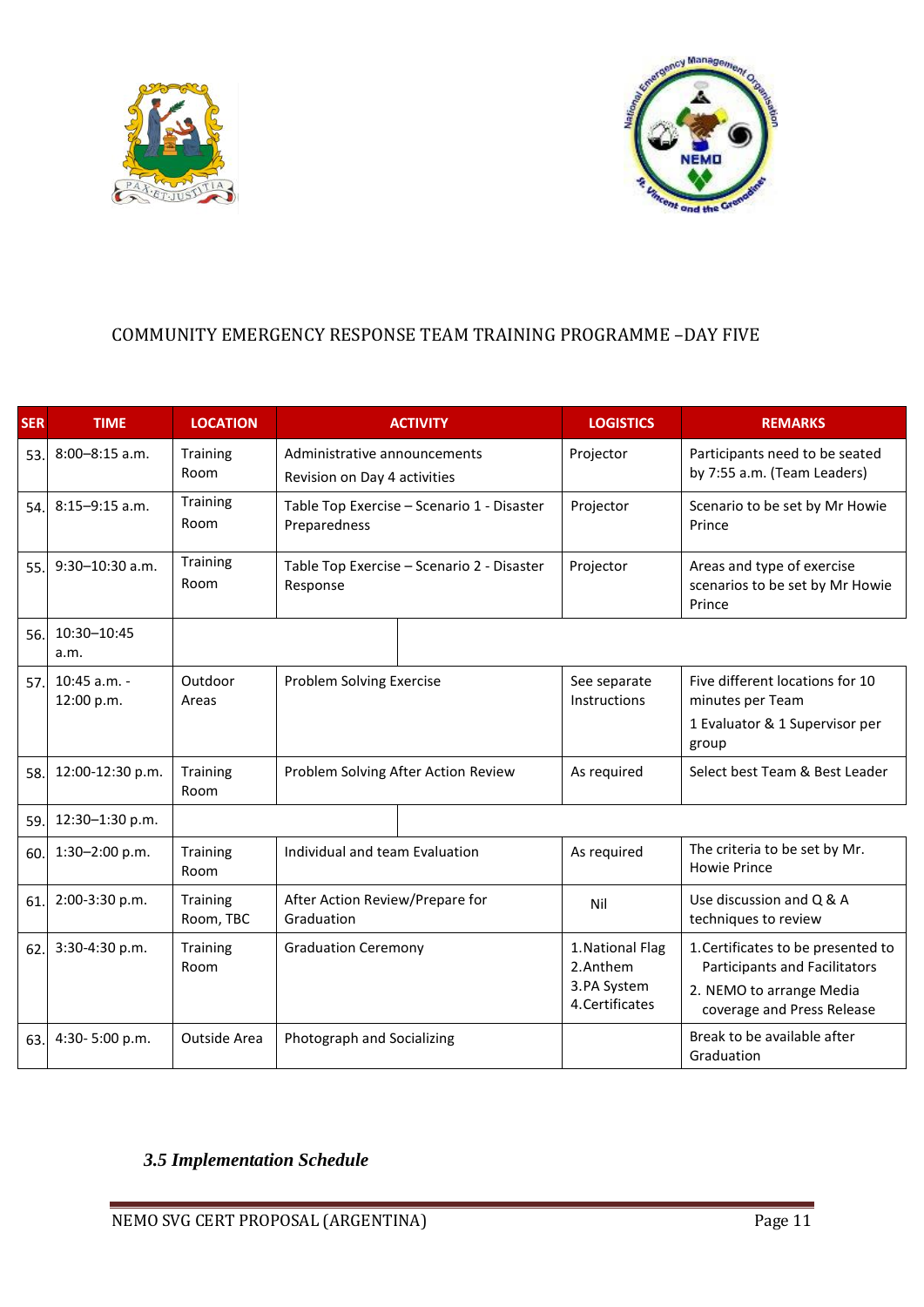



**Table 1: Timeline for Activities**

| <b>ACTIVITIES</b><br><b>MONTH</b>                                         |  |  |  |  |
|---------------------------------------------------------------------------|--|--|--|--|
| Develop Terms of Reference for Procurement of CERT Kits and Expression of |  |  |  |  |
| Interest                                                                  |  |  |  |  |
| <b>Select Catering Service</b>                                            |  |  |  |  |
| <b>Selection of Participants</b>                                          |  |  |  |  |
| Terms of Reference for Trainers                                           |  |  |  |  |
| Selection of Bidder and Procurement of Goods                              |  |  |  |  |
| <b>Selection of Trainers</b>                                              |  |  |  |  |
| <b>Team Training</b>                                                      |  |  |  |  |

#### **4. Finance and Budget**

The budget below is for the training of at least five (5) CERT teams. The budget covers meals, transportation, procurement of kits, stipend for facilitators and materials for workshop and field exercise. The proposal and budget is for US\$29,785.

| <b>SER</b>              | <b>ACTIVITY OR ITEM</b>       | <b>QUANTITY</b>      | <b>UNIT</b> | <b>TOTAL</b> |
|-------------------------|-------------------------------|----------------------|-------------|--------------|
|                         |                               |                      | <b>COST</b> | <b>COST</b>  |
|                         |                               |                      | (US\$)      | (US\$)       |
| $\mathbf{1}$            | PURCHASE OF INDIVIDUAL        | 40                   | 85.00       | 3,400        |
|                         | <b>CERT KITS</b>              |                      |             |              |
| $\overline{2}$          | PURCHASE OF TEAM KITS         | 5                    | 700.00      | 3,500        |
| $\overline{\mathbf{3}}$ | <b>SHIPPING</b>               |                      |             | 3,000        |
| $\overline{\mathbf{4}}$ | <b>MEALS AND REFRESHMENS</b>  | <b>20 PER PERSON</b> | 1,000 A     | 7,000        |
|                         |                               | <b>FOR 50</b>        | <b>DAY</b>  |              |
|                         |                               | <b>PERSONS</b>       |             |              |
| 5                       | <b>TRANSPORTATION FOR</b>     |                      |             | 2,000        |
|                         | <b>PARTICIPANTS</b>           |                      |             |              |
| 6                       | <b>MATERIALS FOR</b>          |                      |             | 3,000        |
|                         | <b>WORKSHOP/TRAINING AND</b>  |                      |             |              |
|                         | <b>FIELD EXERCISE</b>         |                      |             |              |
| 7                       | <b>TRANSPORTATION AND DSA</b> |                      |             | 2,500        |
|                         | <b>FOR ONE CDEMA</b>          |                      |             |              |
|                         | <b>FACILITATOR</b>            |                      |             |              |
| 8                       | <b>STIPEND FOR LOCAL</b>      |                      |             | 1,500        |
|                         | <b>FACILITATORS</b>           |                      |             |              |
| 9                       | <b>CONTINGENCIES (15%)</b>    |                      |             | 3,885        |
|                         | <b>TOTAL</b>                  |                      |             | 29,785       |